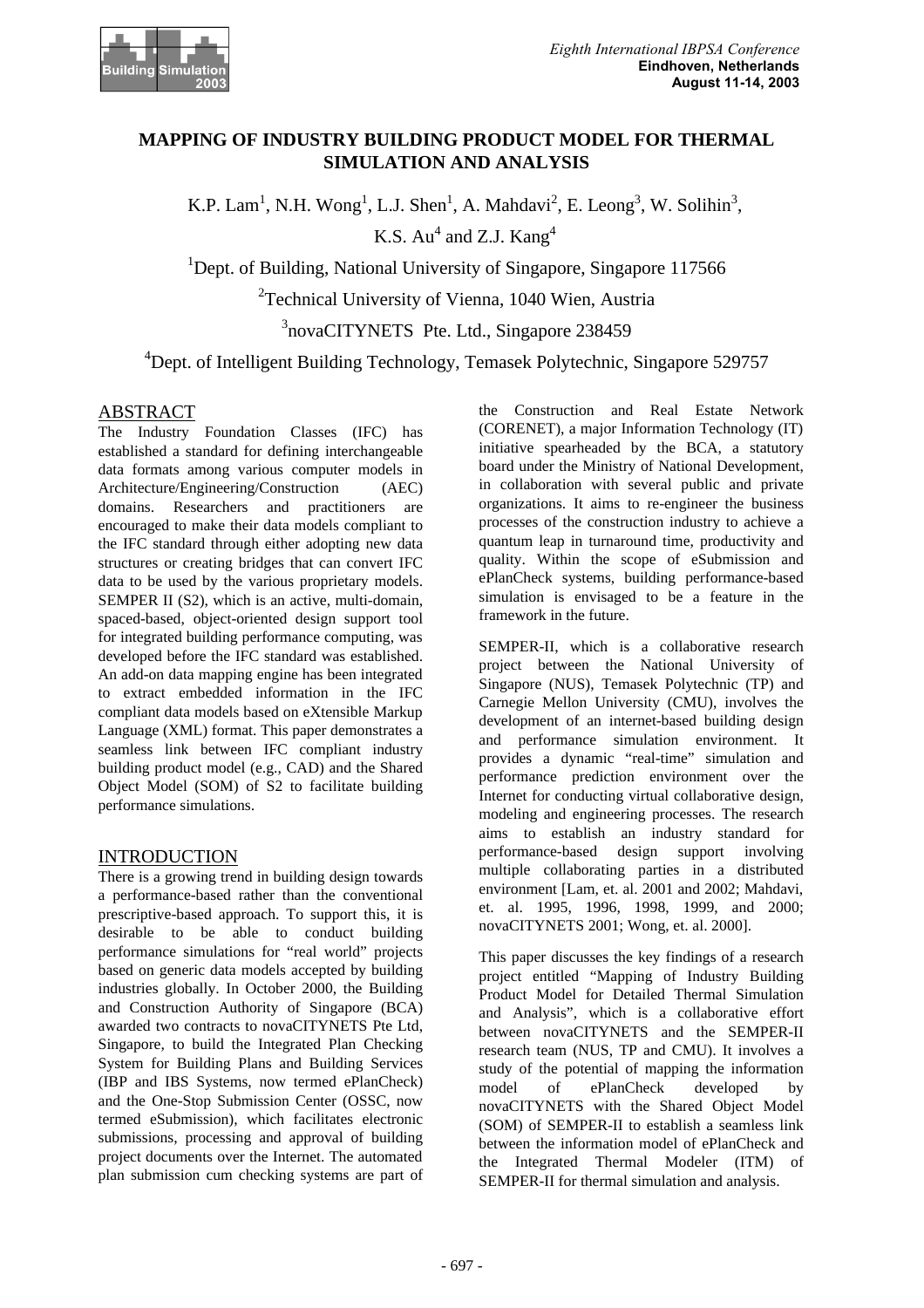The ePlanCheck Information Model and the Shared Object Model of SEMPER-II

The novaCITYNETS ePlanCheck information model refers to an Industry Foundation Class (IFC) 2x compatible model used for plan submission and checking, with CAD customization for ePlanCheck within the BCA's CORENET framework [IAI Modelling Support Group; Mahdavi et. al. 1999]. The drawing files will be submitted in IFC format into the ePlanCheck Model server. The ePlanCheck application has the capability to provide a view to the IFC data in XML format [Flynn 2002] that contains geometry and attribute data. The Internet deployment faciliates convenient and easy access to online plan submission. The novaCITYNETS ePlanCheck information model also makes plan checking for prescriptive regulatory compliance an integrated part in the approval process. In future, the thermal simulation server can receive this data through the Web-Services front-end from the ePlanCheck server for building performance related simulations (Figure 1).

The Shared Object Model (SOM) is a hierarchically structured template representing building elements in the SEMPER-II (S2) simulation environment. The SOM is designed to capture the essential elements of a building and their properties, to the extent required by the simulation applications in the S2 environment [Mahdavi 1996]. One of the common approaches for exchanging information among two or more parties in the building design and construction processes is via drawings, both in the physical and digital forms. However, the raw digital information in the drawings invariably cannot be directly interpreted by the simulation

engine. An industry standard, viz., the Industry Foundation Classes (IFC), has emerged in recent years. It calls for the adoption of a generic hierarchical object model to abstract building components and processes [IAI Modelling Support Group 2001; Liebich, et. al. 1998]. With the support of information technology, the IFC standard can be implemented with some internet-based technologies such as the eXtensible Markup Language (XML) data technology which provides neutral and structured data format for exchanging data among different computer models [Wix, et. al. 1998].

In this project, the S2 application is used as the "back-end" thermal simulation engine. However, it currently lacks the ability of importing IFC compatible data files generated by novaCITYNETS ePlanCheck Information Model, which are presented in XML format. Therefore, it is necessary to evaluate the potential of mapping the XML data of the novaCITYNETS ePlanCheck model to the S2 SOM with the development of a "model mapping engine". It is also crucial to study what other types of information, besides geometry attributes, are required for conducting the thermal and energy simulation.

As shown in Figure 2, the CAD drawing needs to be converted to an XML file that encapsulates all the information with hierarchical structure which is compliant with the IFC standard. Therefore, it requires a model mapping engine in the S2 Graphic User Interface (GUI) to read and translate the XML data to be used for thermal and energy simulation. The intention is to feedback the simulation results to the designer so that improvement to the design can be made accordingly, where necessary.



Figure 1 Application data flow of novaCITINETS ePlanCheck information model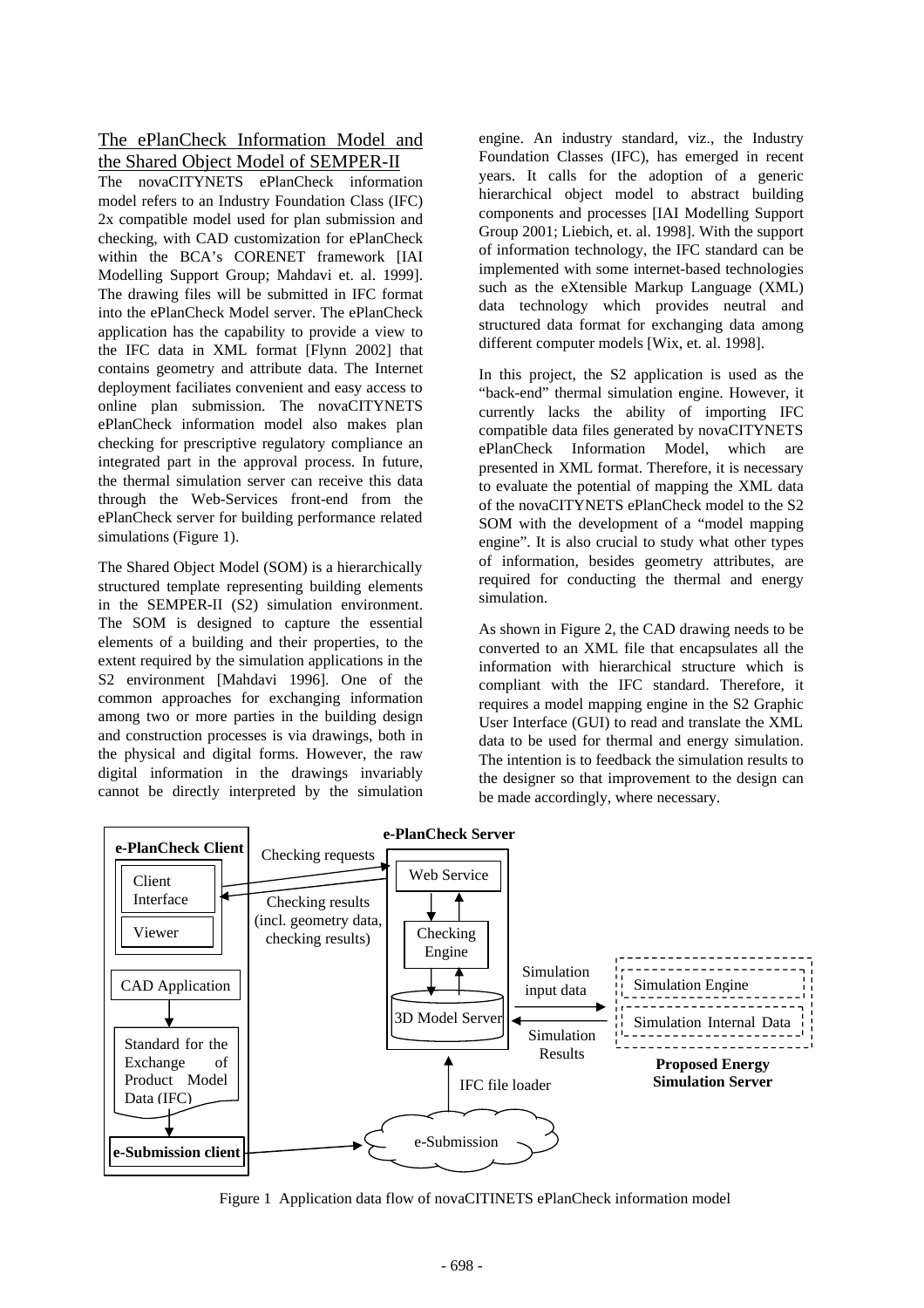

Figure 2 The linkage between CAD drawings and the simulation engine through the XML data mapping.

# DATA MAPPING BETWEEN THE TWO MODELS

The actual mapping process involves the development of a bridge that allows the transfer of building information from the novaCITYNETS model to the internal data store of the S2 SOM. This bridging, though automated to a certain extent, requires a data translator as well as some level of user intervention and additional information before the thermal simulation can be performed.

# **The Model Mapping Engine**

The S2 application comprises the SOM, a GUI where users draw building spaces and input relevant parameters, and a hub through which users connect to the server and run the simulation. The application is written in the Java language. The output from the novaCITYNETS ePlanCheck Information model is an IFC compatible XML file, the format of which represents a neutral and structured data type exchangeable amongst two or more different

computer models.

A front-end model mapping engine has been developed to read the XML data, filter out irrelevant information and translate into the S2 application. Material properties are then assigned and the simulation environment is set up for the subsequent simulations in S2. This dedicated model mapping engine provides the ability for seamless data mapping. This model mapping engine is written in Java and can be invoked directly from the S<sub>2</sub> GUI in the same way as opening another supported data format. The model mapping engine has been developed with Java 2 v1.2.2 and Apache Xerces XML Parser v1.2 which implements JAXP.

# **Data Mapping**

The data mapping flow is shown in Figure 3. It includes the following processes:

The NovaCITYNETS ePlanCheck Information model generates an IFC compatible XML file which records geometry information of the building from a



Figure 3 Data mapping flow.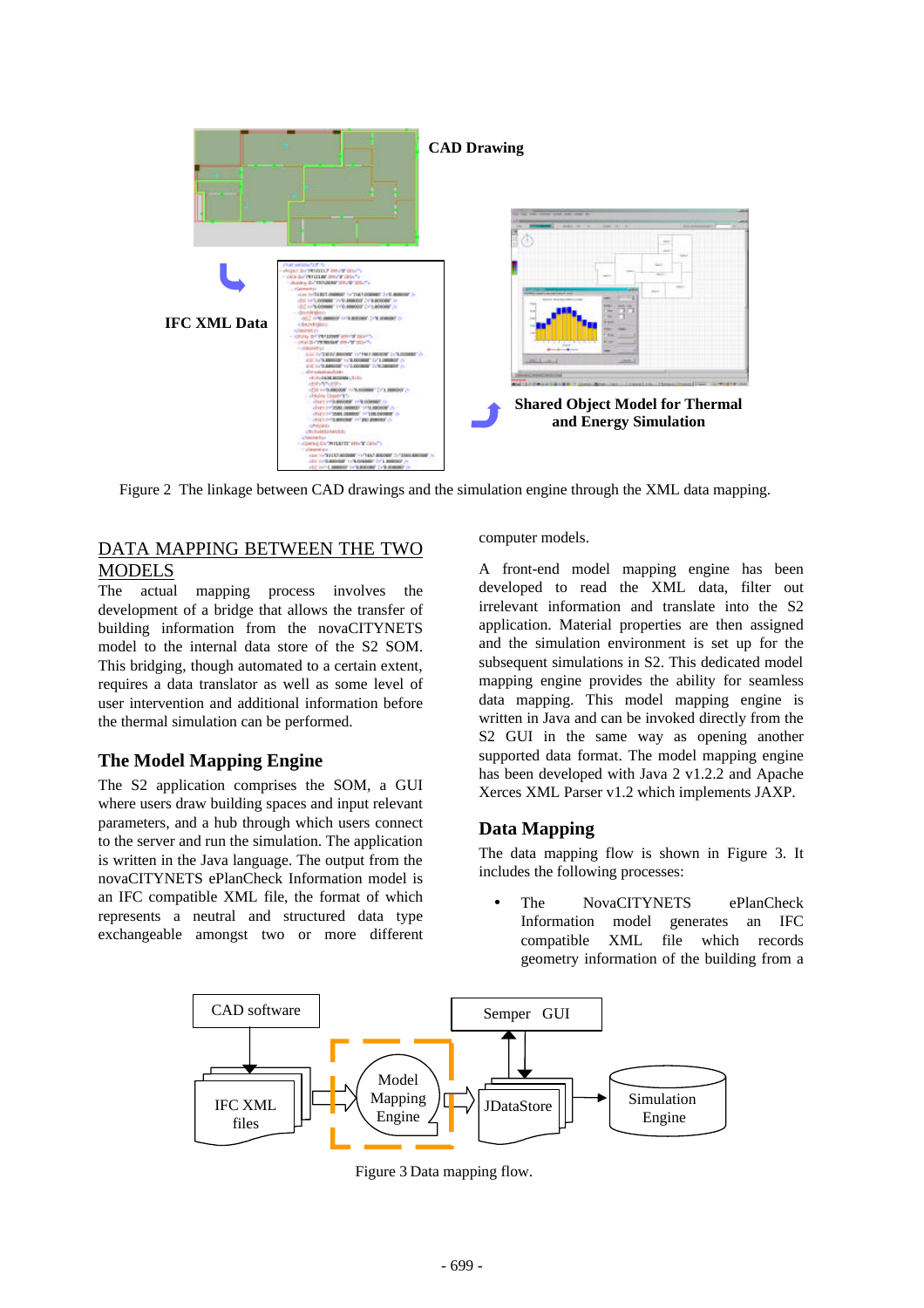CAD drawing, in this case, an ArchiCAD drawing format;

- In the S2 GUI a user opens the XML file. The S2 application invokes the XML Parser automatically to populate the SOM with the translated XML data. All geometry information related to the simulation will be stored in the SOM. Data parsing is via the XML SAX API;
- The user saves the SOM into a .jds file which is an intermediary data storage format used by the S2 application, uploads the .jds file into the S2 server and performs the thermal and energy simulation.

It requires no additional effort from the user during the mapping process. However, within the S2 application, the user may change a few default settings, or change certain material properties before uploading to the S2 server. At present the S2 application supports three data formats, i.e. the local .jds data format, the IFC compatible XML format, and another "generic" ArchiCAD generated data format.

Table 1 shows the detailed data mapping between the NovaCITYNETS IFC compliant data components and the S2 SOM elements. The present support of building performance simulation from comercialized CAD models is unfortunately insufficient. Much required data, e.g. material properties and some geometry components, are not available in the submitted drawings. In general, the object hierachy of S2 SOM is similar to that of the IFC standard. Practically, the novaSprint CAD model does not include all the geometry object components, e.g., shade. The mapping process is quite straightforward as shown in the Table 1. All other missing data can be manually assigned in the S<sub>2</sub> GUI as user customization. In the future implementation, those important missing data should be integrated in the original CAD models.

### **Nodal Representation of Spaces**

After mapping the XML data into the SOM, post processing is required to remove all the "gaps" between spaces which the CAD model generates. This is because the S2 simulation engines require the nodal representation of spaces derived from the physical geometry information of spaces and enclosing surfaces (i.e., walls and floors). In other words, the original geometry data in a CAD drawing cannot be used directly by the simulation engines. One of the functions of the model mapping engine is to adopt an algorithm to abstract the CAD drawing into its nodal representation without

affecting the validity of the simulation results. At present, various CAD software in the market employ different means in drawing the walls. A common way is to draw the walls based on their reference lines, which could be the center lines, inner lines or outer lines, depending on the preference of the users. The solution implemented in this project is to adhere to the center lines of walls and recalculate the intersection points (i.e., vertices) of spaces. Another potential problem we have encountered is that the geometry data in the XML files may have precision discrepancies with those in the original CAD drawings. More specifically, the output of an integer value may turn out to be a double (e.g. xxx.999), which consequently may generate errors in constructing the space in the SOM. Our solution is to round the value with some kind of tolerance. The model mapping engine takes care of this process during the parsing phase. This will not affect the geometrical configuration of the building significantly since the thickness of the enclosing elements is very small compared to the width/height of the spaces. Figure 4 demonstrates how to convert the actual geometry information into its nodal representation. Once this process is executed, it is then ready for performing the simulation.

|                              |  | Table 1 Mapping between the novaCITYNETS |
|------------------------------|--|------------------------------------------|
| IFC and the S2 SOM elements. |  |                                          |

| novaCITYNETS<br><b>XML</b> Data | SOM of S <sub>2</sub>   |  |  |  |
|---------------------------------|-------------------------|--|--|--|
| Project (ID)                    | SOMProject (Name)       |  |  |  |
| Site $(ID, Type^*)$             | SOMSite (Name, Type)    |  |  |  |
| Building (ID,                   | SOMBuilding (Name,      |  |  |  |
| Type*, Geometry,                | Type, Geometry-         |  |  |  |
| Azimuth*)                       | SOMPolyhedron, Azimuth) |  |  |  |
| Story (ID)                      | SOMSection (Name)       |  |  |  |
| Space (ID,                      | SOMSpace (Name, Type,   |  |  |  |
| Geometry)                       | Geometry-               |  |  |  |
|                                 | SOMPolyhedron)          |  |  |  |
| Wall (ID,                       | SOMSpaceEnclosure,      |  |  |  |
| Geometry)                       | SOMEnclosure (Type,     |  |  |  |
|                                 | Geometry-SOMPolygon)    |  |  |  |
| Opening                         | SOMAperture (Type,      |  |  |  |
|                                 | Geometry-SOMPolygon)    |  |  |  |
|                                 | SOMShade (Type,         |  |  |  |
|                                 | Geometry-SOMPolygon)    |  |  |  |

*Note: \* indicates data currently does not exist in the model.*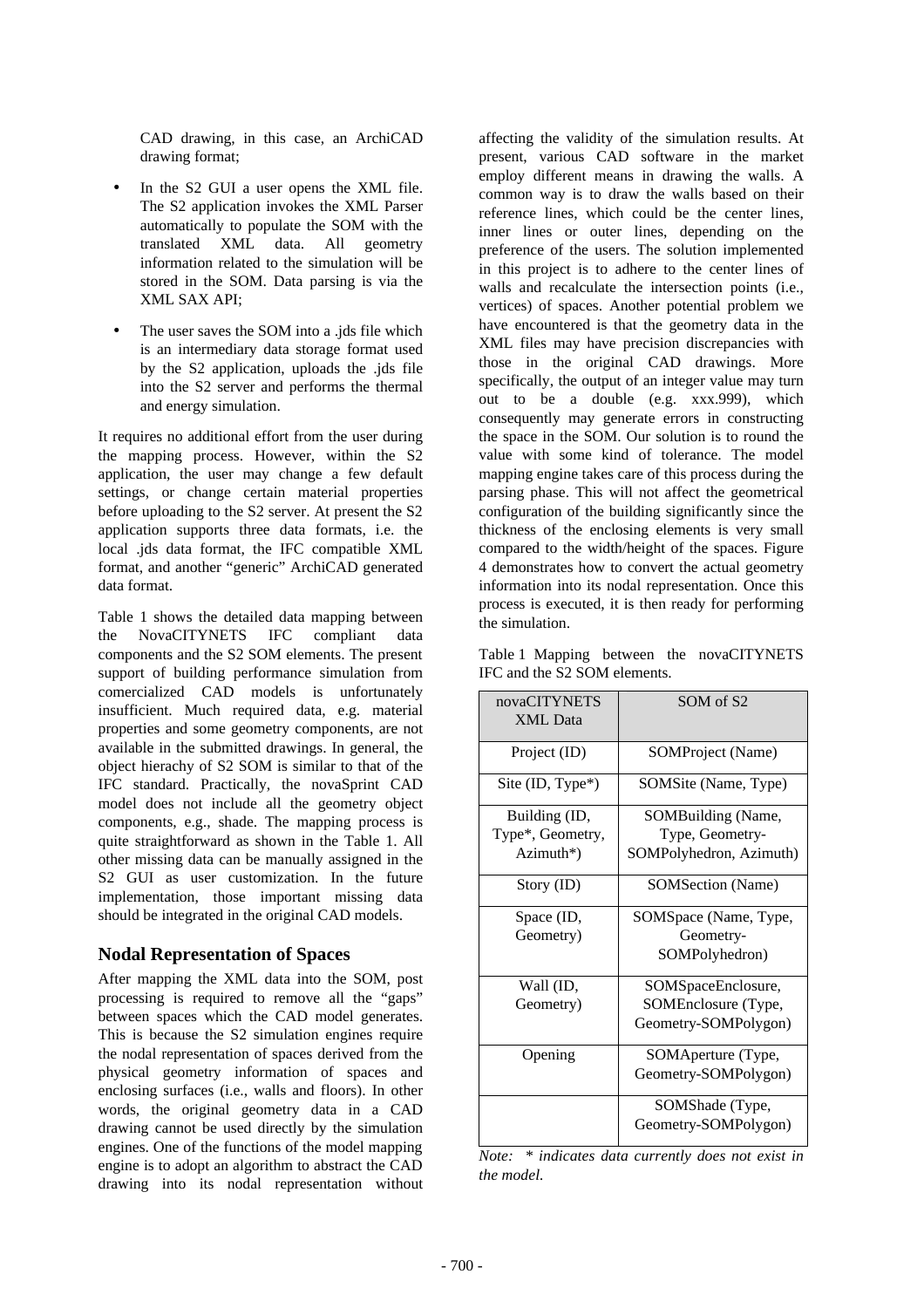

Figure 4 Nodal Representation of a CAD Drawing

### THERMAL AND ENERGY **SIMULATION**

### **Data Requirement**

The fundamental requirements for conducting the thermal and energy simulation in the S2 environment include:

- Geometry information of spaces, walls, openings and their nodal representations;
- Material properties of walls, floors, ceilings, and openings;
- Internal and external boundary conditions;
- A distributed computing environment.

The above data can be obtained from either within the S2 application or external data sources (e.g., the IFC compliant CAD models). The SOM of S2 provides a hierarchical data depository of building elements and the GUI of S2 offers entries for the customization of simulation settings.

### **Work flow**

The project case demonstrated here was supplied by novaCITYNETS. Figure 5 shows the ArchiCAD drawing of a single-storey bungalow with 11 spaces. The original data from novaCITYNETS is an XML file, with all the geometry information regarding the project, e.g., spaces, walls, slabs, columns, openings, doors and windows, etc. The XML data file is opened in the S2 GUI through the model mapping engine. Redundant data are ignored and the geometry information is recalculated and converted to its nodal representation. Figure 6 shows the "raw" geometry representation after completing the first phase of data mapping. There are gaps, which represent the walls between spaces. This representation cannot be used for the thermal and

energy simulation. Hence, the model mapping engine executes a second phase process to convert it to a nodal representation, as shown in the Figure 7. It can be seen that all the gaps between spaces are removed.



Figure 5 A demonstrative project case – single story bungalow

This mapping process has only dealt with the geometrical data so far. The NovaCITYNETS ePlanCheck Information model has not implemented other necessary data input for simulation, such as the thermal properties of the wall materials, as the current IFC implementation in CAD tools is still under development, towards capabilities for thermal Simulation. Such data are currently not available and have to be obtained from a separate database within the S2 environment. Other simulation settings can also be set or changed accordingly in the S2 GUI. Figure 8 shows the GUI for making changes to the weather data input, selecting spaces for simulation, simulation domain(s), duration, grid size resolution, etc. These settings are saved in a .jds data storage file locally in the user's computer.

The S2 GUI provides network capability for connecting to the simulation server through CORBA agent. Once connected, the .jds file is uploaded and the simulation is executed consequently.

### **Simulation Result**

After completing the simulation, the result is downloaded and displayed, as shown in the Figure 9. This result can be used for analyzing the design and ultimately for regulatory plan checking purposes. The above procedures successfully demonstrate the seamless link between the novaCITYNETS ePlanCheck Information model and the SOM of SEMPER-II for building performance simulation.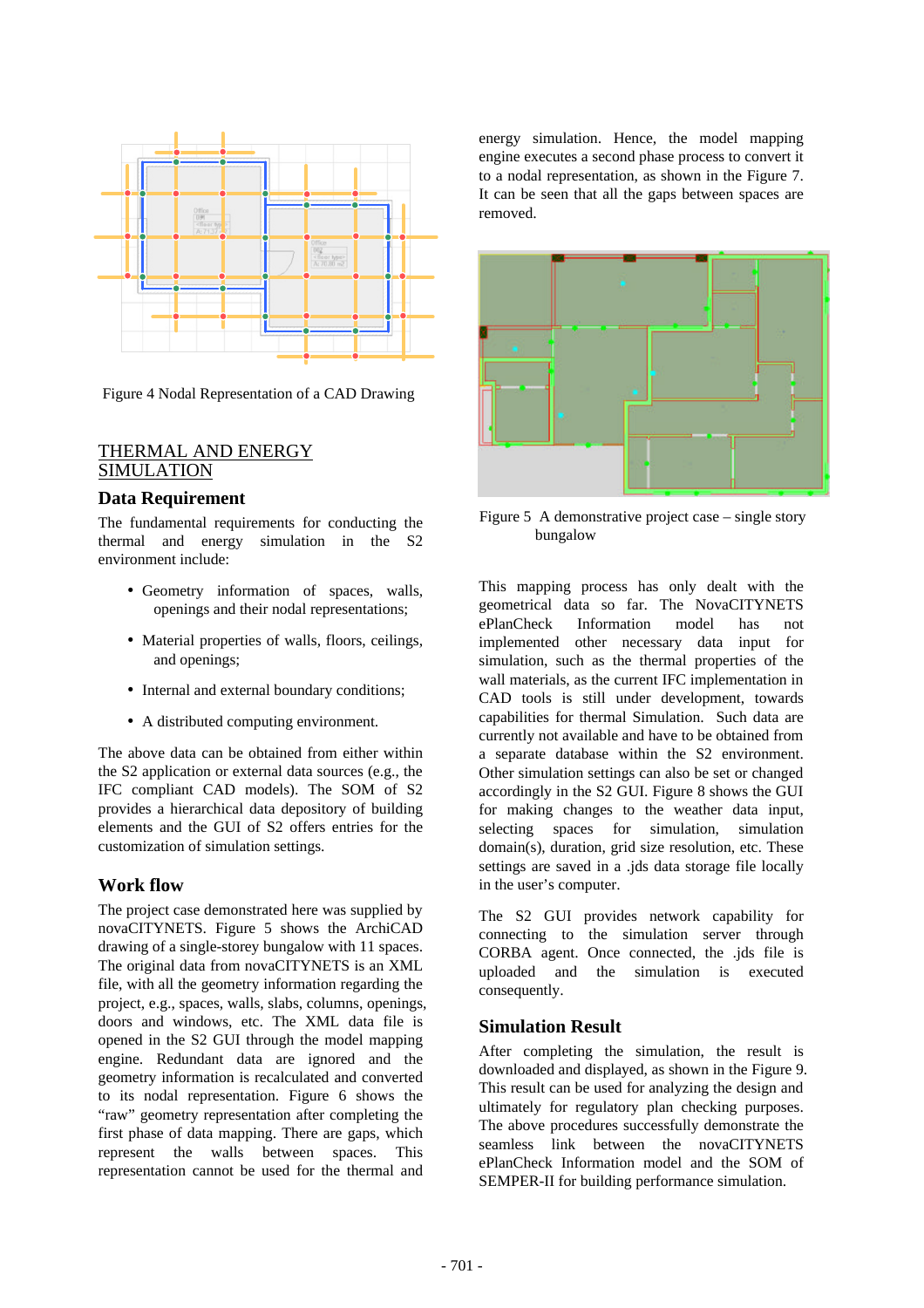

Figure 6 The raw geometric representation after the first phase of mapping the XML data



Figure 7 The nodal representation after the second phase of mapping the XML data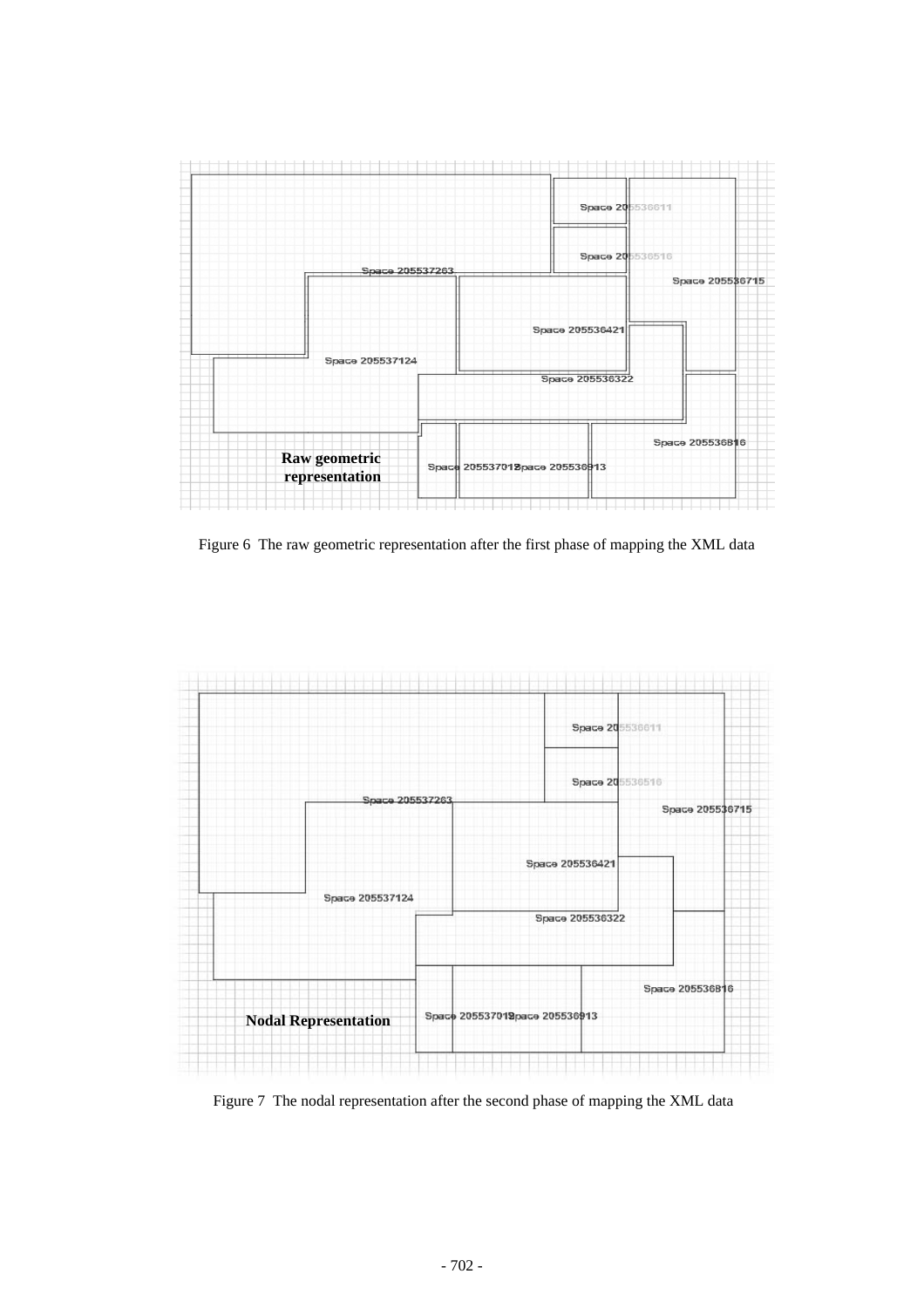| Fig. 25 Street allen Tartage                                        | $\frac{1}{2}$ $\frac{1}{2}$ $\frac{1}{2}$ $\frac{1}{2}$ $\frac{1}{2}$ $\frac{1}{2}$ $\frac{1}{2}$ $\frac{1}{2}$ $\frac{1}{2}$ $\frac{1}{2}$ $\frac{1}{2}$ $\frac{1}{2}$ $\frac{1}{2}$ $\frac{1}{2}$ $\frac{1}{2}$ $\frac{1}{2}$ $\frac{1}{2}$ $\frac{1}{2}$ $\frac{1}{2}$ $\frac{1}{2}$ $\frac{1}{2}$ $\frac{1}{2}$ | m                                                                                | Height<br>2.8                                                                                                                                                                                                             | m       |                                                                                                                                                                                                                                                                                             | Scale: One hig grid division =                                                                                                                                                                                                                                             | m                         |
|---------------------------------------------------------------------|---------------------------------------------------------------------------------------------------------------------------------------------------------------------------------------------------------------------------------------------------------------------------------------------------------------------|----------------------------------------------------------------------------------|---------------------------------------------------------------------------------------------------------------------------------------------------------------------------------------------------------------------------|---------|---------------------------------------------------------------------------------------------------------------------------------------------------------------------------------------------------------------------------------------------------------------------------------------------|----------------------------------------------------------------------------------------------------------------------------------------------------------------------------------------------------------------------------------------------------------------------------|---------------------------|
|                                                                     | <b>Session Co Thermal Simulation Settings</b>                                                                                                                                                                                                                                                                       |                                                                                  |                                                                                                                                                                                                                           |         |                                                                                                                                                                                                                                                                                             |                                                                                                                                                                                                                                                                            | $L = \mathbf{X}$          |
| $\sqrt{2}$ Then<br>$\Gamma$ Hd6<br>$F$ Acon<br>$\Gamma$ Ecell<br>÷H | weather Fire Singspore with<br>Building<br>C Section<br>C200<br><b>E Saace</b><br>Start Date: 1<br>эî<br>January<br>Start Time: 0<br>$-100 -$<br>Simulation Option:<br><b>OK</b>                                                                                                                                    | $\overline{\phantom{a}}$<br>End Data:<br>я<br>End Time:<br>Typical Day<br>CANCEL | <b>Building 205521854</b><br>205536322<br>205126421<br>205136516<br>205536611<br>205536715<br>205136816<br>205136913<br>205537012<br>205527124<br>205137263<br>131<br>· Determiner ·<br>$-151 -$<br>123<br>$\overline{z}$ | $\cdot$ | Domais Option<br><b>* NODEM</b><br><b>CHACH</b><br><b>EL HMO</b><br><b>C NODEM + BACH</b><br><b>ENODEM + HVAC</b><br>NODEM + BACH + HVAC<br>Basic Brid Size Do: 3<br>m<br>Basic Brid Size (Y): 3<br>m<br>Basic Srid Size (Z): 3<br>m<br>Basic Step:<br>$-1$ imes (hour<br>14<br>HWE latmost | HIGDEN GRIDMUS pier-<br>Grid (M):<br>Grid (Y):<br>07463231<br>Time Step<br><b>BACH Ond Maltiplier</b><br><b>GHI OG</b><br><b>CALIFANS</b><br><b>CATALOG</b><br><b>Tana Step</b><br>HVVC Ond Multiplier<br>Grid DG<br><b>CELL CO.</b><br><b>GHILD</b><br><b>Little Stat</b> | ×.<br>H.<br>٠<br>н.<br>٢. |
|                                                                     |                                                                                                                                                                                                                                                                                                                     |                                                                                  |                                                                                                                                                                                                                           |         |                                                                                                                                                                                                                                                                                             |                                                                                                                                                                                                                                                                            |                           |

Figure 8 GUI for making changes to the simulation settings



Figure 9 S2 thermal and energy simulation results

## **CONCLUSION**

The research on "Mapping of Industry Building Product Model for Thermal Simulation and Analysis" aims to create a bridge between the IFC compatible CAD model and the Shared Object Model of the SEMPER-II. A dedicated model mapping engine, which is based on the Java and XML technology, has been developed to accomplish the task of translating external CAD- generated model data into the SEMPER-II model for performing thermal and energy simulation. The project has achieved its objectives and has successfully implemented the following:

Mapping of novaCITYNETS ePlanCheck information model and the Shared Object Model of SEMPER-II, thus enabling building performance simulation to be conducted, based on the geometry